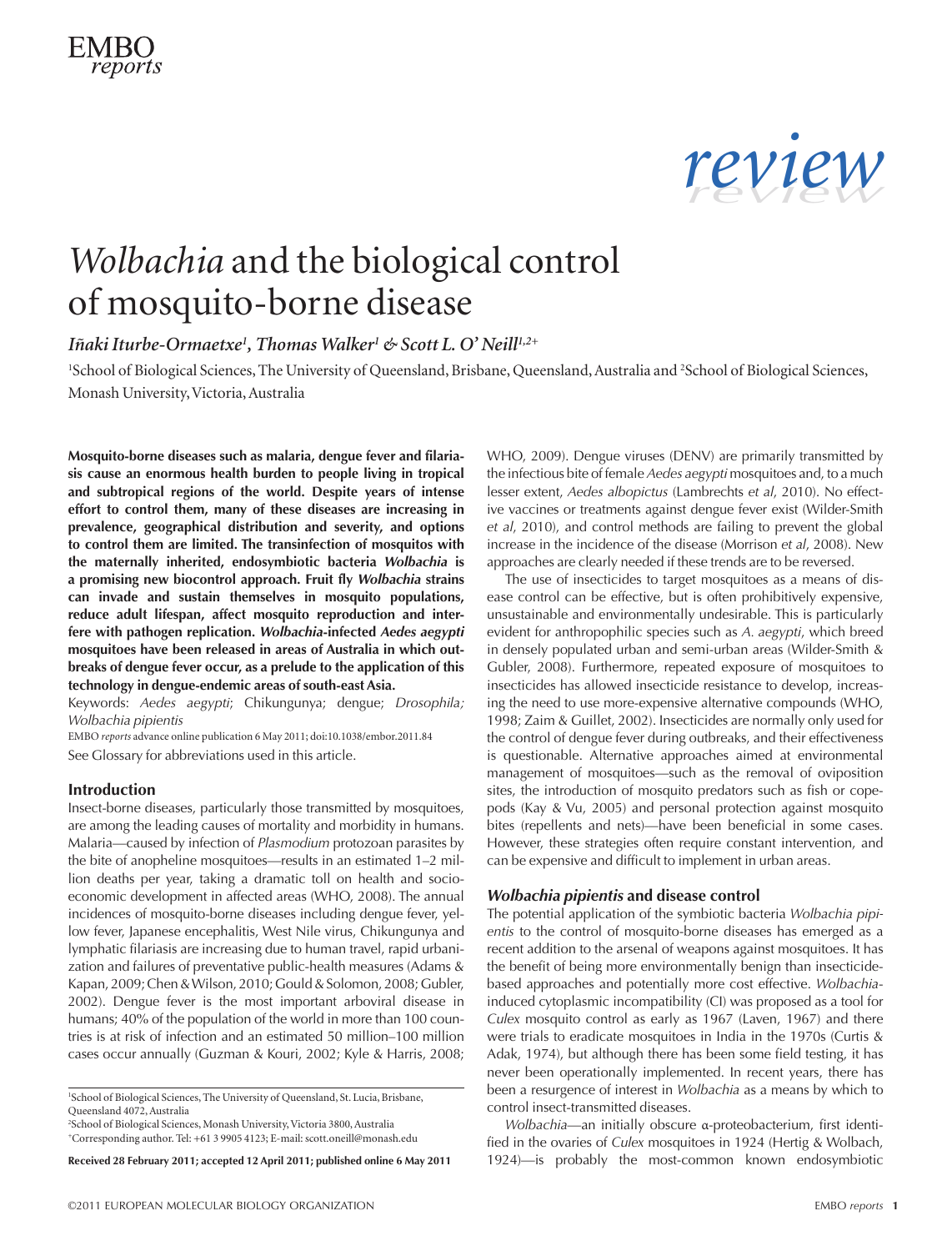| Glossary         |                                    |  |  |
|------------------|------------------------------------|--|--|
| CI.              | cytoplasmic incompatibility        |  |  |
| <b>CHIKV</b>     | Chikungunya virus                  |  |  |
| CLA              | cell-line adapted                  |  |  |
| <b>DCV</b>       | Drosophila C virus                 |  |  |
| <b>DENV</b>      | dengue virus                       |  |  |
| LRIM1            | leucine-rich repeat immune protein |  |  |
| TEP <sub>1</sub> | thioester containing protein       |  |  |

microbe in the biosphere. It is thought to infect up to 76% of the estimated 2 million–5 million insect species on Earth (Hilgenboecker *et al*, 2008; Jeyaprakash & Hoy, 2000). The success of these small  $(0.5-1µm)$ , intracellular bacteria has been attributed to their ability to induce a series of reproductive distortions in their hosts to increase the reproductive success of infected females, thus enhancing the maternal transmission of *Wolbachia* (Werren *et al*, 2008). These traits include transforming genotypic males into phenotypic females, modifying male sperm so that females cannot produce progeny unless they mate with a male infected with the same strain of *Wolbachia*, or inducing the parthenogenetic reproduction of females (Stouthamer *et al*, 1999). *Wolbachia* can also provide direct fitness benefits to their hosts by affecting nutrition and development (Brownlie *et al*, 2009; Hosokawa *et al*, 2010), influencing fecundity (Aleksandrov *et al*, 2007) or oogenesis (Dedeine *et al*, 2001) and providing resistance to pathogens (Bian *et al*, 2010; Glaser & Meola, 2010; Hedges *et al*, 2008; Kambris *et al*, 2010; Moreira *et al*, 2009a; Osborne *et al*, 2009; Panteleev *et al*, 2007; Teixeira *et al*, 2008). Interestingly, some *Wolbachia* strains seem to have lost the ability to synchronize their replication with the host cell, and can dramatically reduce the lifespan of their hosts. One *Wolbachia* strain (*w*MelPop) that shortens the lifespan of adult *Drosophila* by up to 50% was discovered from experiments on fruit-fly lifespan mutants (Min & Benzer, 1997). This strain—also named 'popcorn', due to its ability to over-replicate and fill the brain tissues of infected flies—has been proposed as a potential tool for the control of mosquito-borne diseases, as it also reduces the longevity of adult female mosquitoes (Brownstein *et al*, 2003; McMeniman *et al*, 2009; Sinkins & O'Neill, 2000).

Although mosquito-borne pathogens can differ intrinsically—for example, malaria is caused by a protozoan parasite, whereas dengue fever is caused by a single-stranded RNA virus—their transmission is always influenced by the age of the mosquito. The reason for this is relatively simple: pathogens need to replicate in the body of the mosquito before reaching the salivary glands, in order to be successfully transmitted into a new human host by a bite. This period of development within the mosquito is called the extrinsic incubation period (EIP). Consequently, only female mosquitoes that are older than the EIP—usually 10–14 days for dengue fever (Salazar *et al*, 2007)—are vectors of epidemiological importance. Thus, diseasecontrol approaches that aim to reduce mosquito lifespan have the potential to decrease disease transmission (Brownstein *et al*, 2003; Cook *et al*, 2008; Rasgon *et al*, 2003; Sinkins & O'Neill, 2000). Using *w*MelPop *Wolbachia* for disease control involves transferring this life-shortening *Wolbachia* strain into mosquito populations to remove the older individuals, which are the ones able to transmit the pathogen, from the population. The efficient maintenance and spread of the *Wolbachia* infection into field populations is crucial to the success of this strategy. Parallel approaches to reduce mosquito lifespan are also being developed, such as the use of spores from

entomopathogenic fungi such as *Beauveria bassiana* in mosquito traps (Blanford *et al*, 2005; Darbro & Thomas, 2009; Thomas & Read, 2007) or delayed-acting insecticides (Read & Thomas, 2009).

### *Wolbachia* **transfer into** *A. aegypti* **mosquitoes**

Although *Wolbachia* infections are relatively common in mosquitoes (Kittayapong *et al*, 2000; Ricci *et al*, 2002) including *Culex pipiens*  (Yen & Barr, 1973), *C. quinquefasciatus*, *Aedes fluviatilis* (Moreira *et al*, 2009a) and *A. albopictus* (Sinkins *et al*, 1995), the main vectors for dengue fever (*A. aegypti*) and malaria (*Anopheles* spp*.*) are not naturally infected by *Wolbachia.* Approaches that use *Wolbachia* for the control of diseases transmitted by uninfected, naive insects rely on the successful establishment of stable *Wolbachia* infections, usually by embryonic microinjection of *Wolbachia*-infected cytoplasm or *Wolbachia* purified from infected insect hosts. To create stably transinfected lines, embryo injections must target the region near the pole cells in pre-blastoderm embryos to incorporate *Wolbachia* into the developing germline and favour the transmission of *Wolbachia* to offspring. Several *Wolbachia* strains have been transferred across sometimes phylogenetically distant insects (Table 1) and, importantly, the phenotypes induced by these strains in their native hosts are generally also expressed in the newly infected hosts.

*Wolbachia* transinfection experiments are more likely to be successful when the donor and recipient organisms are closely related. In line with this, the transfer of *w*MelPop from its natural host, *Drosophila melanogaster*, into the dengue fever vector *A. aegypti* was achieved in our laboratory after *Wolbachia* was first maintained by continuous passage in *A. albopictus in vitro* cell culture for almost 4 years (McMeniman *et al*, 2008; Fig 1). *Wolbachia* adapted to a mosquito intracellular environment, facilitating transfection *in vivo*. After microinjection of thousands of *A. aegypti* embryos, two stable *w*Mel-Pop-CLA (cell-line-adapted) lines with maternal transmission rates of approximately 100% were generated (McMeniman *et al*, 2009; Fig 1). *w*MelPop-CLA-infected mosquitoes showed an approximately 50% reduction in adult lifespan, compared with their uninfected counterparts (McMeniman *et al*, 2009; Fig 2). The halving of adult mosquito lifespan and the high *Wolbachia* maternal transmission rates were also maintained in more genetically diverse outbred mosquitoes, and larval nutrition did not affect the life-shortening ability of the *w*MelPop-CLA strain (Yeap *et al*, 2010). The *w*MelPop-CLA infection is widespread in *A. aegypti* tissues, with high bacterial densities in the head (brain and ommatidia), thorax (salivary glands, muscle) and abdomen (fat tissue, reproductive tissues and Malphigian tubules; Moreira *et al*, 2009a; Fig 3). Wide distribution across tissues has been found in other transinfected mosquitoes, such as *A. aegypti* infected with the *w*AlbB strain from *A. albopictus* (Bian *et al*, 2010). By using quantitative PCR and western blot analyses, this strain was also found in reproductive tissues, midgut, muscles and heads, in both native *A. albopictus* (Dobson *et al*, 1999) and the transfected *A. aegypti* (Bian *et al*, 2010), although the densities are not as high as those found in *A. aegypti* infected with *w*MelPop-CLA.

### *Wolbachia* **interference with viruses and parasites**

A key element in the use of *Wolbachia* for the control of insect-borne disease has been the discovery that some *Wolbachia* strains can interfere with insect viruses in *Drosophila* and human pathogens in mosquitoes. *Wolbachia* strains can protect *Drosophila* flies from RNA viruses such as *Drosophila* C (DCV), Cricket paralysis, Flock House and Nora viruses (Hedges *et al*, 2008; Osborne *et al*, 2009; Teixeira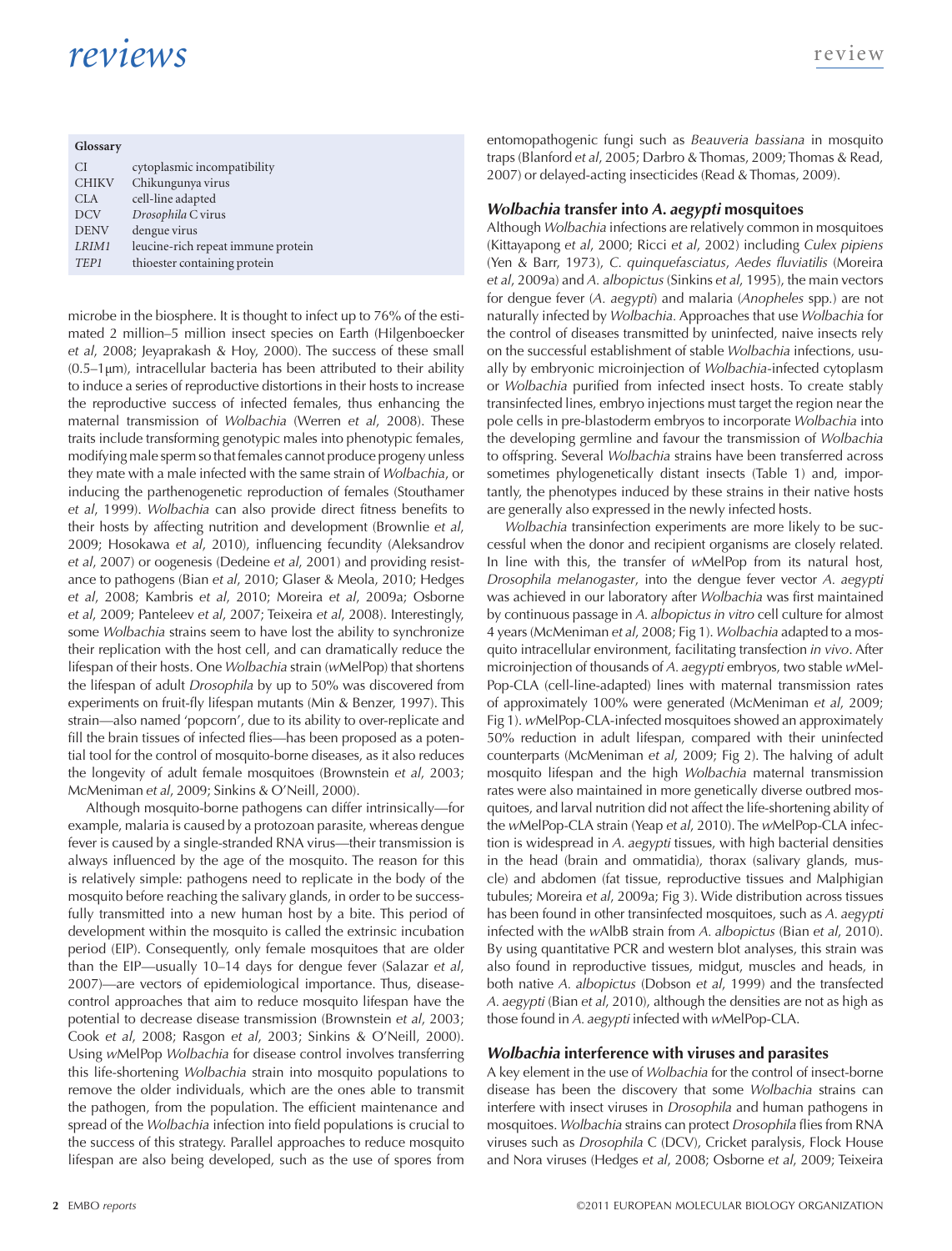**Table 1** | *Wolbachia* strains transinfected into mosquitoes and induced phenotypes

| Strain      | Original host                                               | <b>Transinfected host</b> | Phenotype in new host                   | Reference                               |
|-------------|-------------------------------------------------------------|---------------------------|-----------------------------------------|-----------------------------------------|
| wMel        | Drosophila melanogaster,<br>then Aedes albopictus cell line | Aedes aegypti             | CI, DENV interference                   | (T. Walker et al,<br>unpublished data)  |
| wMelPop-CLA | Drosophila melanogaster,<br>then Aedes albopictus cell line | Aedes aegypti             | CI, life shortening                     | (McMeniman et al, 2009)                 |
|             |                                                             |                           | Blood-feeding alteration                | (Turley et al, 2009)                    |
|             |                                                             |                           | Bendy proboscis                         | (Moreira et al, 2009b)                  |
|             |                                                             |                           | Plasmodium, DENV, CHIKV interference    | (Moreira et al, 2009a)                  |
|             |                                                             |                           | Increased metabolism                    | (Evans et al, 2009)                     |
|             |                                                             |                           | Increased activity                      | (Kambris et al, 2009)                   |
|             |                                                             |                           | Inhibition of filarial nematodes        |                                         |
| wAlbB       | Aedes albopictus                                            | Aedes aegypti             | CI                                      | (Xi et al, 2005)                        |
|             |                                                             |                           | DENV interference                       | (Bian et al, 2010)                      |
| wAlbA, B    | Aedes albopictus                                            | Aedes aegypti             | Partial CI                              | (Ruang-Areerate &<br>Kittayapong, 2006) |
| $w$ Ri      | Drosophila simulans                                         | Aedes albopictus          | <b>CI</b>                               | (Xi et al, 2006)                        |
| wMelPop     | Drosophila melanogaster                                     | Aedes albopictus          | CI, life shortening, embryo mortality   | (Suh et al, 2009)                       |
| $w$ Pip     | Culex pipiens                                               | Aedes albopictus          | CI, lower hatch rate, reduced fecundity | (Calvitti et al, 2010)                  |

CI, cytoplasmic incompatibility; CHIKV, Chikungunya virus; DENV, dengue virus.

*et al*, 2008), West Nile virus (Glaser & Meola, 2010), as well as the fungus *Beauveria bassiana* (Panteleev *et al*, 2007). Interestingly, the presence of *Wolbachia* interferes with a wider range of pathogens in transinfected mosquitoes including nematodes and bacteria (Kambris *et al*, 2009), viruses such as DENV (Fig 2,3F) and Chikungunya (CHIKV; Bian *et al*, 2010; Moreira *et al*, 2009a), as well as the avian and rodent malaria parasites *Plasmodium gallinaceum* (Moreira *et al*, 2009a) and *P.berghei* (Kambris *et al*, 2010). Natural *Wolbachia* strains that infect mosquitoes have also been shown to induce resistance to viruses—as in *C. quinquefasciatus* mosquitoes, that are resistant to West Nile virus (Glaser & Meola, 2010)—although this resistance seems less pronounced in comparison to transinfected *Wolbachia* strains such as *w*MelPop-CLA (Moreira *et al*, 2009a).

The mechanisms by which some *Wolbachia* strains interfere with a variety of pathogens remain unclear. One hypothesis is that pathogen interference is partly mediated by the induction of antimicrobial peptides and pre-activation of the innate immune response in the insect (Kambris *et al*, 2010; Kambris *et al*, 2009; Moreira *et al*, 2009a). The presence of *w*MelPop-CLA *Wolbachia* in *A. aegypti* induced the expression of several immune effector molecules, including cecropin, defensin, thio-ester containing proteins and C‑type lectins (Moreira *et al*, 2009a). When the *w*MelPop strain was transiently injected into adult *Anopheles gambiae*, several immune genes were upregulated, as shown by whole-genome arrays (Kambris *et al*, 2009), resulting in the inhibition of *Plasmodium* development (Kambris *et al*, 2010). Some of these genes, in particular *LRIM1* and *TEP1*, have been found to inhibit *Plasmodium* development by interfering with the opsonization pathway (Blandin *et al*, 2004; Povelones *et al*, 2009). Indirect supporting evidence for the role of the immune system in pathogen suppression was reported by Kokoza and colleagues, who showed that the co-expression of two antimicrobial peptides (cecropin A and defensin A) in transgenic *A. aegypti* induces resistance to infection with the bacterial pathogen *Pseudomonas aeruginosa*, and reduces the number of *P. gallinaceum* oocysts, completely blocking transmission of this avian malaria parasite to naive chickens (Kokoza *et al*, 2010). Furthermore, *Wolbachia* infections in *A. aegypti* and *Drosophila* have been shown to increase haemolymph melanization (Thomas *et al*, 2010), a key constituent of the insect innate immune system that is involved in the encapsulation of foreign bodies and parasites (Carton & Nappi, 1997; Theopold *et al*, 2004).

*Wolbachia*-mediated pathogen interference is unlikely to result solely from an upregulation of the insect host immune system. *Wolbachia* infection provides protection against DENV in mosquito cell lines, even though these cells lack whole-organism or tissue-specific immunity (Frentiu *et al*, 2010). Similarly, the *Wolbachia* strain *w*Ri does not induce an immune response in its native *D. simulans* hosts (Bourtzis *et al*, 2000), and yet confers protection against DCV in these flies (Osborne *et al*, 2009). However, *w*Ri induces an immune response in transinfected *D. melanogaster* cell lines (Xi *et al*, 2008), and mosquitoes artificially infected with *Wolbachia* also show upregulation of the immune system (Kambris *et al*, 2010; Kambris *et al*, 2009; Moreira *et al*, 2009a). Given that immune response to *Wolbachia* infection has been observed only in hosts artificially infected with new strains, such responses might not be due to the *Wolbachia* infection, but instead to an unusual effect of the new host–symbiont combination, such as elevated, unnatural *Wolbachia* densities (McGraw *et al*, 2002)*.*

The observed interference of some *Wolbachia* strains with DENV replication and dissemination could also be caused by direct competition for cellular resources. This seems to be a plausible explanation given (i) the high density of the *w*MelPop-CLA *Wolbachia* infection in most *A. aegypti* tissues, such as muscle, fat, nervous tissue, salivary glands and Malpighian tubules (Fig 3G); (ii) the exclusion between *Wolbachia* and DENV in the fat tissue of some mosquitoes that contain both microorganisms (Moreira *et al*, 2009a; Fig 3F); and (iii) the reliance of DENV replication on host fatty-acid synthesis (Heaton *et al*, 2010; Heaton & Randall, 2010), as fatty acids might be sequestered by *Wolbachia*. In agreement with this hypothesis, *Wolbachia*mediated viral interference seems to depend on bacterial loads. In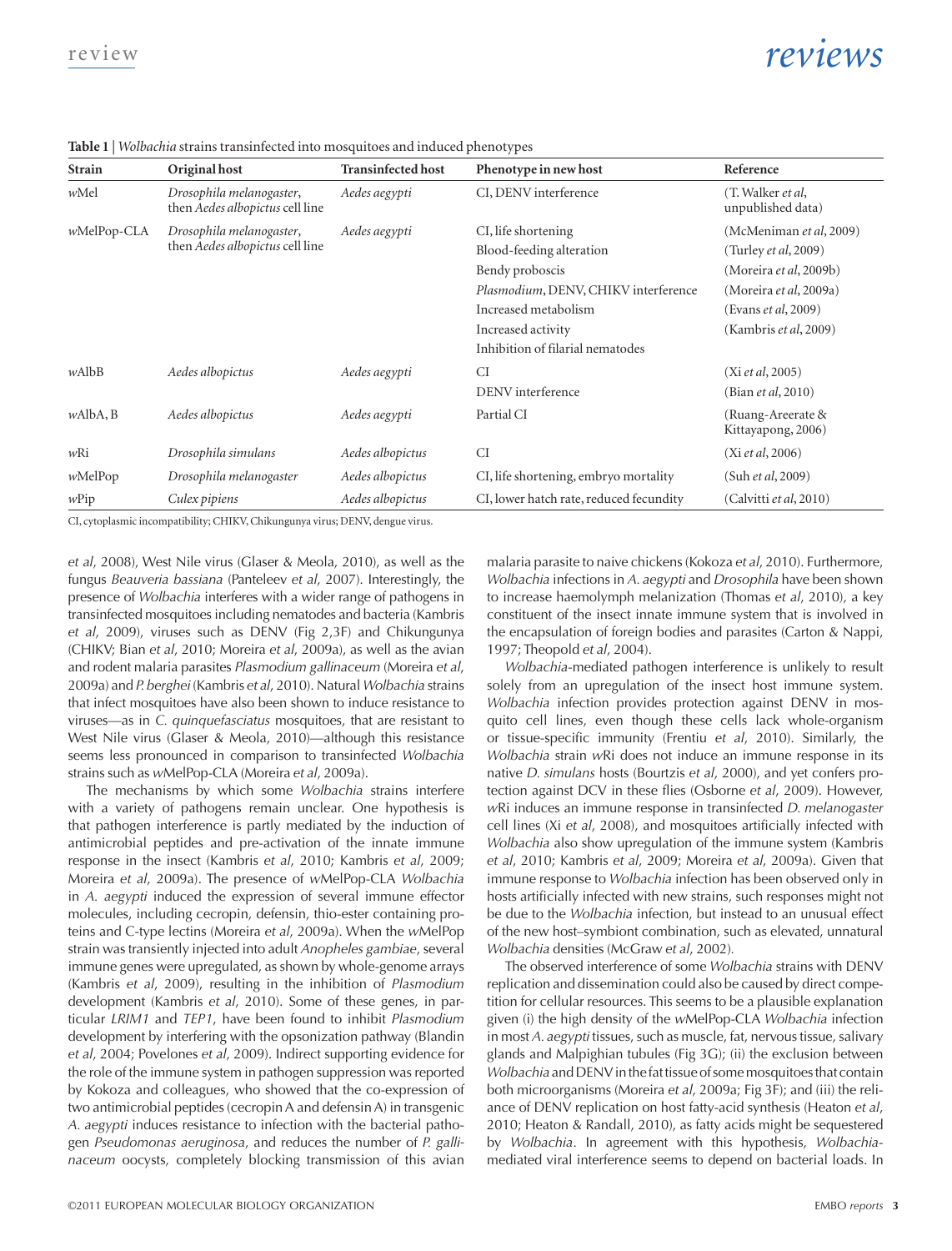

#### **5. Regulatory/social issues 6. Field release** ▶ Information campaigns <br>
▶ Information campaigns ▶ Social awareness ▶ Community engagement  $\blacktriangleright$  Stakeholders Risk analysis (CSIRO) Community authorization **Regulatory approval**  (APVMA) Release site, Australia ▶ Release sites Mosquito numbers Source reduction ▶ Rearing logistics ▶ Release strategies  $\blacktriangleright$  Monitoring ▶ Australia  $\blacktriangleright$  Vietnam ▶ Thailand Worse ecological impacts Horizontal *Wolbachia* transfer Host biting Increased biting Change in *A. aegypti* behaviour Predation **Vacant** niche New mosquito species arrives *A. aegypti* population crash Reduced ecosystem services New mosquito species OR OR AND OR OR

Embryonic microinjection

**2. Transinfection into** *Aedes aegypti*



*Wolbachia* (in red) in the Malpighian cells (top) and salivary glands (bottom) of transinfected *A. aegypti*



Mosquito Research Facility, James Cook University (JCU), Queensland, Australia

**4. Semi-field studies**

**Longevity Maternal** 

**3. Laboratory characterization**

▶ Maternal transmission ▶ Cytoplasmic incompatibility  $\blacktriangleright$  Developmental time ▶ *Wolbachia* tissue tropism ▶ Pathogen interference ▶ *Wolbachia* genomics  $\blacktriangleright$  Biting behaviour ▶ Larval competition ▶ Desiccation resistance ▶ Outcrossing to native mosquitoes ▶ Horizontal-transfer risk

Two stable lines created from 10,000 embryo injections

▶ Longevity

- transmission
- Cytoplasmic
- incompatibility **Biting behaviour**
- Modeling of spread
- **Invasion studies**

**Fig 1** | From the generation of *Wolbachia*-infected mosquitoes to their release for the control of dengue fever in Australia. (**1**) *w*MelPop *Wolbachia* were extracted from their native *D. melanogaster* host and maintained in *Aedes* cell lines for 4 years. During this time, genetic changes and phenotypic adaptation occurred (McMeniman *et al*, 2008; I. Iturbe-Ormaetxe and J. Brownlie, unpublished data). (**2**) After injecting more than 10,000 *A. aegypti* embryos with purified *Wolbachia,* two stable transinfected mosquito lines were generated (McMeniman *et al*, 2009). (**3**) Transinfected mosquitoes were characterized for *Wolbachia*induced phenotypes, including ability to block pathogen replication (Moreira *et al*, 2009a). (**4**) Studies were conducted in secure cages at James Cook University, Cairns, Australia, to determine the ability of transinfected mosquitoes to infect natural populations under semi-natural conditions. (**5**) Extensive community engagement and information campaigns (McNaughton *et al*, 2010), together with risk analysis (Murphy *et al*, 2010) preceded the granting of regulatory approval from the Australian government for the open release of the mosquitoes into the environment. (**6**) The release of *A. aegypti* mosquitoes transinfected with *w*Mel *Wolbachia* started in January 2011 in two townships near to Cairns, Queensland, Australia and will take place for 12 weeks. This will be followed by extensive monitoring of the invasion of *Wolbachia* into field populations of *A. aegypti*, and the effect of this on dengue-fever transmission, before further releases in Vietnam (Jeffery *et al*, 2009) and Thailand. APVMA, Australian Pesticides and Veterinary Medicines Authority; CSIRO, Commonwealth Scientific and Industrial Research Organisation.

Photo from the *Eliminate Dengue* project

Change in *A. aegypti* behaviour

Risk analys

Release site damaged

Reduced *A. aegypti* fitness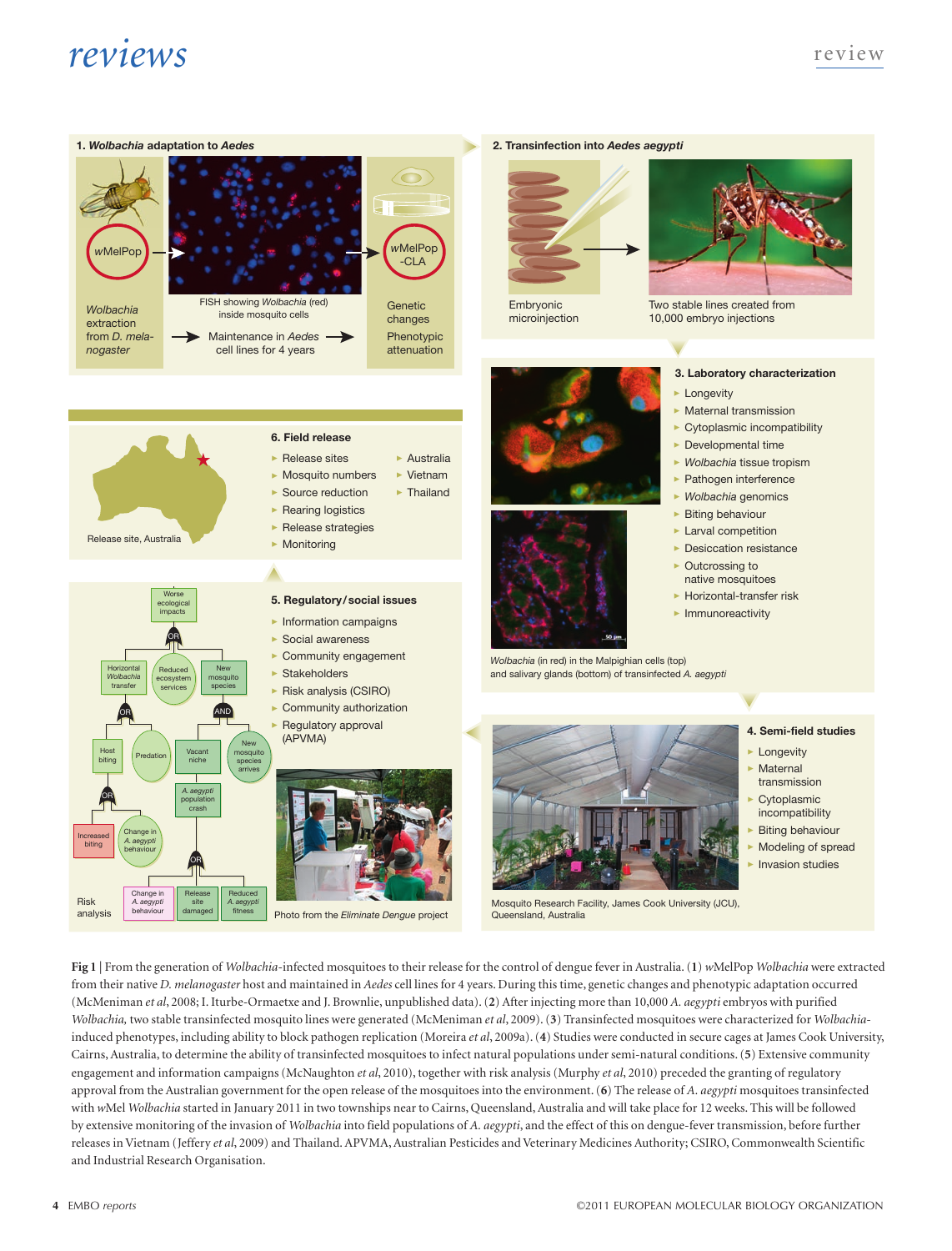*Drosophila*, strains that grow at higher densities such as *w*Mel and *w*Ri provide high levels of protection, whereas low-density strains such as *w*No and *w*Ha provide no protection against insect viruses (Osborne *et al*, 2009). Furthermore, transinfected *Wolbachia* strains in *A. aegypti* mosquitoes that grow to high densities—such as *w*MelPop-CLA—provide almost complete protection from pathogens (Moreira *et al*, 2009a). Variability in tissue density and localization is common across strains, and probably influences the effects on the host, as well as pathogen interference. For example, some *Aedes* species such as *A*. *fluviatilis* and *A. albopictus* can transmit *Plasmodium* and DENV/CHIKV, respectively, despite being naturally infected with *Wolbachia,* although they are not typically important epidemic vectors (Lambrechts *et al*, 2010)*. A. fluviatilis* is infected with the *w*Flu strain of *Wolbachia* (Moreira *et al*, 2009a), but the tissue distribution and density of this strain is limited compared with the *w*Mel/*w*MelPop-CLA infections, showing more similarity to the superinfected *Wolbachia* strains present in *A. albopictus* (I. Iturbe-Ormaetxe, unpublished data). Lower *Wolbachia* densities in these species or a preference of these *Wolbachia* strains for reproductive tissues instead of gut, salivary glands or fat tissue—which DENV or *Plasmodium* parasites infect (Moreira *et al*, 2009a)—could explain the differences in vector competence. *Wolbachia* can also coexist with Japanese encephalitis viruses in *Armigeres* mosquitoes (Tsai *et al*, 2006), but whether this coexistence is related to density or tissue tropism is yet to be determined. The specific tissues that *Wolbachia* must infect and the role of tissue-specific *Wolbachia* density in pathogen interference also remain unknown.

### **Molecular genetics of** *Wolbachia*

The molecular mechanisms underlying the reproductive phenotypes and pathogen interference of *Wolbachia* remain mostly unknown. Particular effort has been devoted to elucidating the mechanisms for CI, the main driving force for *Wolbachia* population invasion in transinfected mosquitoes. Among the effectors proposed to induce CI in *Drosophila* and mosquitoes, ankyrin (ANK) domain proteins have received special attention (Duron *et al*, 2007; Iturbe-Ormaetxe *et al*, 2005; Sinkins *et al*, 2005; Walker *et al*, 2007). Despite being relatively rare in prokaryotes (Sedgwick & Smerdon, 1999), ANK genes are particularly abundant in *Wolbachia* genomes (Klasson *et al*, 2009b; Walker *et al*, 2007; Wu *et al*, 2004) and are known to be involved in protein–protein interactions in many systems, including closely related *Anaplasma* spp. (Caturegli *et al*, 2000; Ijdo *et al*, 2007; Park *et al*, 2004) and *Ehrlichia* spp. (Rikihisa & Lin, 2010; Zhu *et al*, 2009). ANK repeats are found in proteins involved in cell-cycle regulation, in transcriptional regulators, toxins and cyclin-dependent kinase inhibitors (Al-Khodor *et al*, 2010; Bork, 1993; Michaely & Bennett, 1992; Sedgwick & Smerdon, 1999). Orthologue ANK proteins from closely related *Wolbachia* strains that induce different phenotypes in their hosts can vary greatly in their architecture, number of ANK repeats and presence of transmembrane domains. They can also be absent or truncated in some strains (Iturbe-Ormaetxe *et al*, 2005). This variability probably affects the affinity, specificity, localization, expression and function of these ANK proteins and makes them good candidates to be mediators in reproductive phenotypes. *Wolbachia* is an unculturable, untransformable bacterium and Yamada and colleagues therefore used an alternative approach to genetically test several candidate *Wolbachia* genes (Yamada *et al*, 2011). Transgenic *Drosophila* flies were created that expressed either a single candidate *Wolbachia*



**Fig 2** | Immunofluorescence staining of *Aedes aegypti* mosquito compound eyes (ommatidia). *w*MelPop-CLA *Wolbachia* is shown in green, DENV in red and DNA in blue. (**A**) Ommatidia section of a control, uninfected mosquito (no DENV, no *Wolbachia*). (**B**) Ommatidia of a *Wolbachia*-free mosquito, 14 days post-infection with DENV (seen in red). (**C**) Ommatidia of a *Wolbachia*-transinfected *A. aegypti* mosquito. Scale bar, 50μm. (**D**) Ommatidia of a *Wolbachia*-transinfected *A. aegypti* mosquito, 14 days post-infection with DENV; DENV levels are dramatically reduced by the presence of *Wolbachia* and no DENV signal is detectable (Figure modified from Moreira *et al*, 2009a, with permission). CLA, cell-line adapted; DENV, Dengue virus.

ANK gene or complemented these genes in *Drosophila* strains that were infected with a non-CI-inducing *Wolbachia* strain lacking the ANK gene to be tested. Both the expression of single ANK genes in *Wolbachia*-uninfected flies and the complementation of a single ANK gene in *Drosophila* infected with a non-CI *Wolbachia* strain were unable to mimic the CI phenotype, indicating that the expression of single ANK genes is not enough to induce CI, and additional factors must be involved (Yamada *et al*, 2011).

The WO *Wolbachia* bacteriophage, which infects up to 90% of insect *Wolbachia* strains (Bordenstein & Wernegreen, 2004; Gavotte *et al*, 2004) has also been suggested to induce CI in insects, particularly as viral filtrates obtained from *Wolbachia* extracts are able to induce CI in *Nasonia* wasps (Williams *et al*, 1993). A series of WO‑encoded genes, such as the virulence factor *VrlC*, have been implicated in *Wolbachia* pathogenicity (Kent & Bordenstein, 2010), due to the correlation between sequence variation in these genes and the induction of CI in *C. pipiens* mosquitoes (Duron *et al*, 2006). However, no correlation was found between the presence of phage capsid genes and the induction of CI in *Culex* mosquitoes (Gavotte *et al*, 2007). Bordenstein and colleagues proposed a model that links high *Wolbachia*-phage density with lower *Wolbachia* density and less CI (Bordenstein *et al*, 2006). At the cellular level, CI has been studied in *Drosophila* and the wasp *Nasonia* (Serbus *et al*, 2008),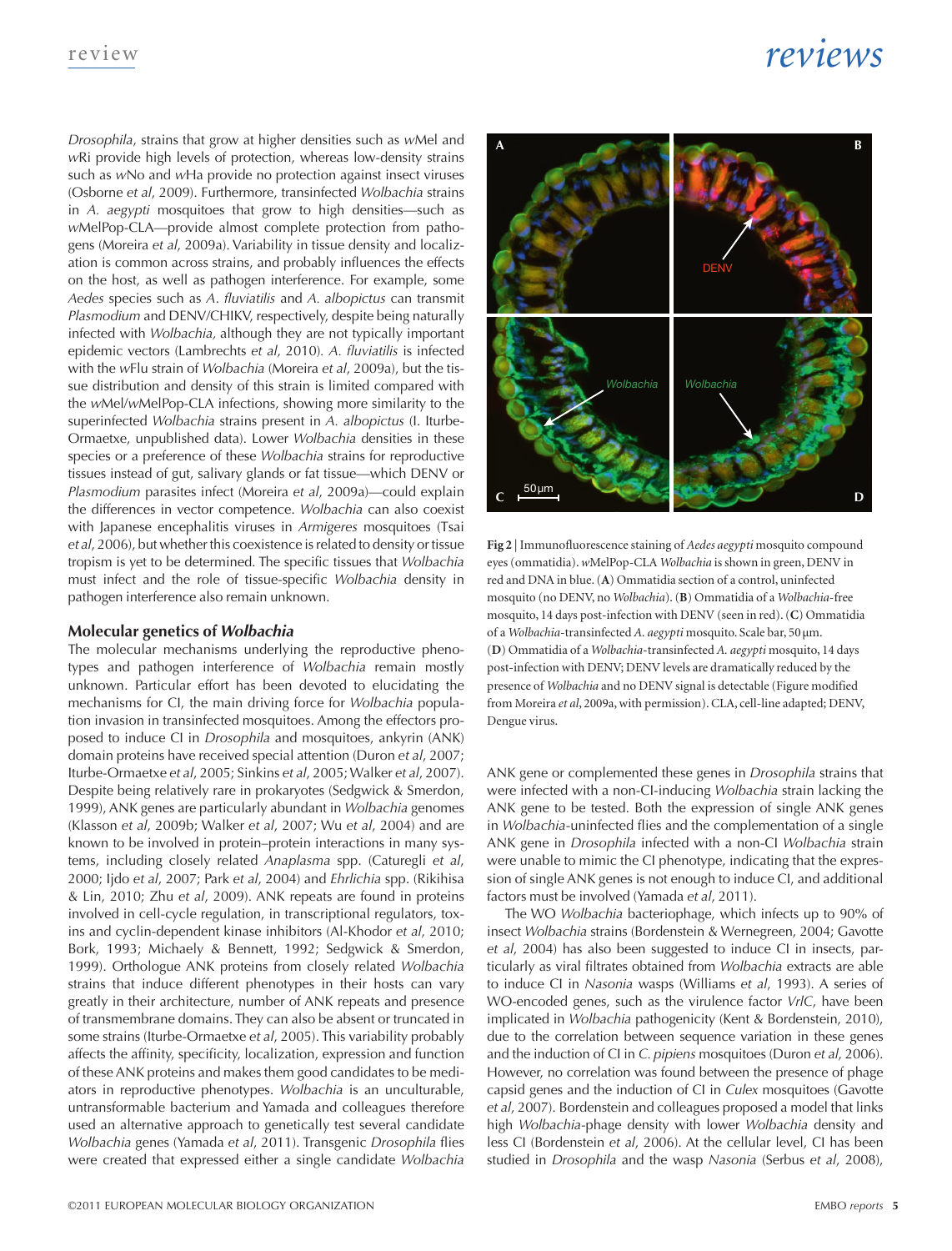

**Fig 3** | Phenotypes induced by the *w*MelPop-CLA strain in transinfected *Aepes aegypti* mosquitoes. (**A**) 100% cytoplasmic incompatibility. Crosses between *Wolbachia*-infected males (PGYP1) and uninfected females (JCU) produce no offspring, whereas every other crossing combination produces viable embryos (Figure taken from McMeniman *et al*, 2009, with permission). (**B**) Transmission to almost 100% of the mosquito offspring, as suggested by the high levels of *Wolbachia* (in red) in the oocytes of infected females, shown by FISH (McMeniman *et al*, 2009; Moreira *et al*, 2009a). (**C**) Dramatic reduction of *A. aegypti* egg viability (McMeniman *et al*, 2011). (**D**) Reduction of adult mosquito lifespan by 50%, compared with wild-type mosquitoes or uninfected counterparts after tetracycline curing of the *Wolbachia* infection (Figure taken from McMeniman *et al*, 2009, with permission). (**E**) Alteration of biting behaviour and reduction of blood-feeding success in ageing *A. aegypti* mosquitoes. 'Shaky' and 'bendy' proboscis phenotypes are commonly observed (Turley *et al*, 2009; Moreira *et al*, 2009b). (**F**) Inhibition of DENV replication, in both inbred (PGYP1) and outbred (PGYP1.out) mosquitoes. The bottom panel shows the cellular exclusion of *Wolbachia* and DENV in fat tissue of some *Wolbachia*-infected mosquitoes 14 days post-DENV injection (Figures taken from Moreira *et al*, 2009a, with permission). (**G**) Widespread tissue infection in *A. aegypti*, including Malpighian tubules, thoracic ganglia, thoracic muscle, ovaries, heads and salivary glands (Fig 1) as shown by FISH (*Wolbachia* stained in red, DNA stained in blue; Moreira *et al*, 2009a; T. Walker *et al*, unpublished data). CLA, cell-line adapted; DENV, Dengue virus; FISH, flourescence *in situ* hybridization.

in which inhibition of Cdk1 activation, and chromosome segregation and condensation defects lead to delayed nuclear-envelope breakdown (Tram *et al*, 2003; Tram & Sullivan, 2002). *Wolbachia* also impairs H3.3/H4 histone accumulation in the male pronucleus,

which ultimately leads to defects in transcription regulation in the host nuclei (Landmann *et al*, 2009).

However, determining the molecular basis of these phenotypic effects has been hampered by two difficulties: the obligate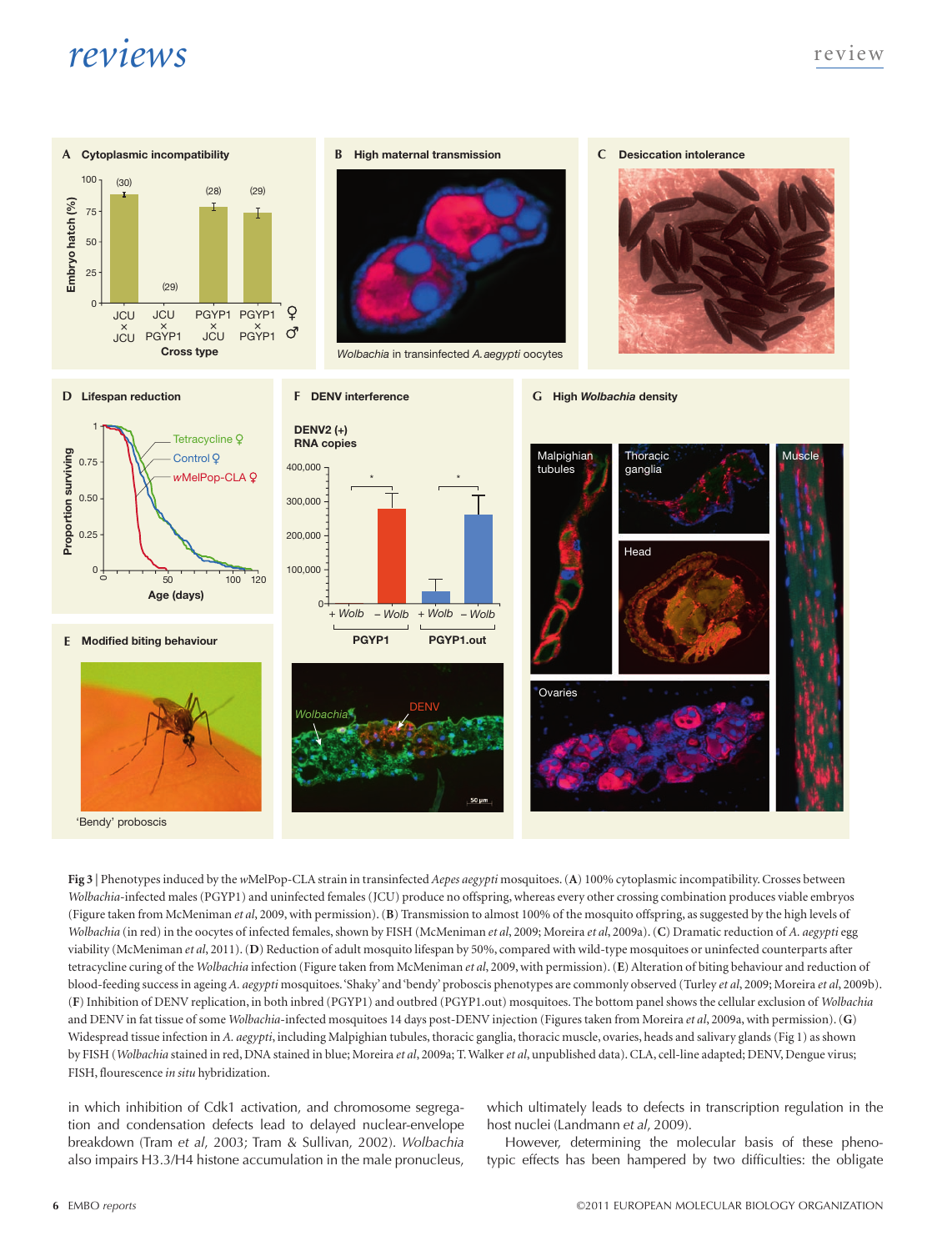symbiotic nature of *Wolbachia* makes it impossible to grow these bacteria in cell-free culture, and there is no genetic-transformation technology available that would make genetic testing possible. On the other hand, the sequencing of several complete *Wolbachia* genomes (Foster *et al*, 2005; Klasson *et al*, 2009a; Klasson *et al*, 2008; Salzberg *et al*, 2005; Salzberg *et al*, 2009; Wu *et al*, 2004) has been an important advance in the field, and several more are being sequenced or annotated (Iturbe-Ormaetxe *et al*, 2011; Werren *et al*, 2008).

Comparative genomic studies between the closely related *w*Mel (Wu *et al*, 2004) and *w*MelPop genomes revealed a series of genetic differences, including an approximately 150Kb inversion, several insertions/deletions (including some ANK repeats and mobile elements), and about 200 single nucleotide polymorphisms, which might be responsible for the over-replication phenotype and the ability of *w*MelPop to shorten lifespan (Riegler *et al*, 2005; I. Iturbe-Ormaetxe and J. Brownlie, unpublished data). Interestingly, when the *w*MelPop strain was sequenced almost 4 years after adaptation to mosquito cells (*w*MelPop-CLA), we found that the genome had quickly evolved during cell culture through a series of deletion and insertion events that could be sequentially characterized over time (McMeniman *et al*, 2008; McMeniman *et al*, 2009; I. Iturbe-Ormaetxe and J. Brownlie, unpublished data). As a result, several *w*MelPop-CLA genes were inactivated, compared with the original *w*MelPop strain from flies. These genetic differences could explain the attenuation of the over-replication and the life-shortening phenotype that was observed after the *w*MelPop-CLA strain was transferred back into flies following its maintenance in cell culture (McMeniman *et al*, 2008). We are sequencing other closely related strains to identify the genetic basis for these phenotypes, in particular the over-replication and life-shortening phenotypes. However, the aforementioned lack of genetic-transformation technologies for *Wolbachia* will make functional genetic studies challenging.

### *Wolbachia* **invasion of mosquito populations**

*Wolbachia*-infected female mosquitoes must transmit the bacteria to their progeny at a high frequency for it to spread successfully and invade uninfected insect populations. The *w*MelPop-CLA strain is transmitted from mother to offspring at almost 100% efficiency in transinfected *A*. *aegypti* mosquitoes (McMeniman *et al*, 2009). A nearly perfect maternal transmission rate is predicted from fluorescence *in situ* hybridization and immunolocalization studies, which show extremely high *Wolbachia* densities in ovaries of *w*MelPop-CLA-infected female mosquitoes (Fig 3B), ensuring the transfer of the infection to the next generation. Males are a dead end for *Wolbachia*, which is completely absent from mature sperm and seminal fluids.

Another important requirement is that *Wolbachia* spreads into uninfected populations through the induction of reproductive distortions that favour infected females. The *w*MelPop-CLA strain induces very high (almost 100%) CI rates in transinfected *A*. *aegypti* mosquitoes (Fig 3A; McMeniman *et al*, 2009). Maternal transmission and CI give infected females a reproductive advantage, as uninfected females produce no offspring when they mate with infected males. The ability of *Wolbachia*-infected *A*. *aegypti* to spread in semi-natural conditions has been tested in secure, outdoor mosquito cages in Australia (Fig 1.4; Ritchie *et al*, 2011); *Wolbachia* can spread to high frequencies approaching fixation in interbreeding, caged populations of mosquitoes in 3 months, when initial frequencies are two *Wolbachia*-infected mosquitos for every wild-type mosquito (T. Walker *et al*, unpublished data).

### **Fitness of** *Wolbachia***-infected mosquitoes**

*Wolbachia*-infected mosquitoes can only spread and invade uninfected mosquito populations if the fitness cost of infection is less than the fitness advantage that CI provides for the infection to spread. Pathogen protection might also provide a fitness advantage to *Wolbachia*-infected mosquitoes that will assist their spread in the field. Apart from the reduction in lifespan, some of the fitness effects induced by the *w*MelPop-CLA infection in *A. aegypti* include an increase of metabolic rate and activity in the mosquito (Evans *et al*, 2009), and a fecundity cost. The latter is detected as a steady reduction in hatch rates after the first gonothropic cycle, probably due to an impaired ability to feed as the mosquitoes age (Turley *et al*, 2009). Another significant effect of *w*MelPop-CLA infection in *A. aegypti* is the reduction of egg survival during periods of embryonic quiescence (Fig 3; McMeniman & O'Neill, 2010). This might be a desired control mechanism for population suppression in areas with pronounced wet/dry seasonality, by preventing the next generation of mosquitoes from hatching after the dry season.

The ability of mosquitoes infected with *w*MelPop-CLA to feed on human hosts has been tested by looking at the volume of blood they have ingested, their ability to probe successfully, and other aspects of their biting behaviour (Moreira *et al*, 2009b; Turley *et al*, 2009). *Wolbachia* does not affect the response time of mosquitoes to humans, but its presence reduces the number and size of blood meals taken. *w*MelPop-CLA *Wolbachia* also induced behavioural changes in old mosquitoes termed 'shaky' or 'bendy', in which the proboscis bends and is unable to pierce the skin; 65% of 35-day-old insects showed the bendy phenotype (Fig 3E; Turley *et al*, 2009). *Wolbachia*-infected *A. aegypti* produce smaller volumes of saliva, which contain the same levels of the anti-plateletaggregation enzyme, apyrase, as uninfected mosquitoes (Moreira *et al*, 2009b).

Despite the ability of the *w*MelPop-CLA strain to induce strong CI and interfere with DENV replication in transinfected *A. aegypti* mosquitoes, the fitness effects produced in its host might be counterproductive to, or even completely block, the establishment of this strain in natural populations of mosquitoes (Turelli, 2010). Alternative, less-virulent strains might therefore be required.

In *Drosophila*, viral interference is induced by several *Wolbachia* strains that are closely related to *w*MelPop (Hedges et al, 2008; Osborne et al, 2009) suggesting non-life-shortening strains with more desirable invasion characteristics would also affect transmission of dengue fever. For example, the *w*Mel strain naturally infects wild populations of *D. melanogaster* worldwide (Riegler *et al*, 2005), suggesting a high potential for it to invade mosquito populations. We have recently established *w*Mel-infected *A. aegypti* lines that have lower fitness costs, but still significantly interfere with dengue (T. Walker *et al*, unpublished data). Strains such as this might be preferable to the *w*MelPop-CLA strain for deployment in the field.

### **From the lab to the field**

The phenotypic effects of *Wolbachia* on laboratory *A. aegypti* colonies need to be tested in natural conditions and in mosquitoes with the same genetic backgrounds as those in the intended release area. Out-crossing laboratory-reared *w*MelPop-CLA-infected mosquitoes with Australian wild-stocks has revealed that the dengue-fever interference, life-shortening and fitness indicators are maintained (Moreira *et al*, 2009a; Yeap *et al*, 2010). Large, semi-natural,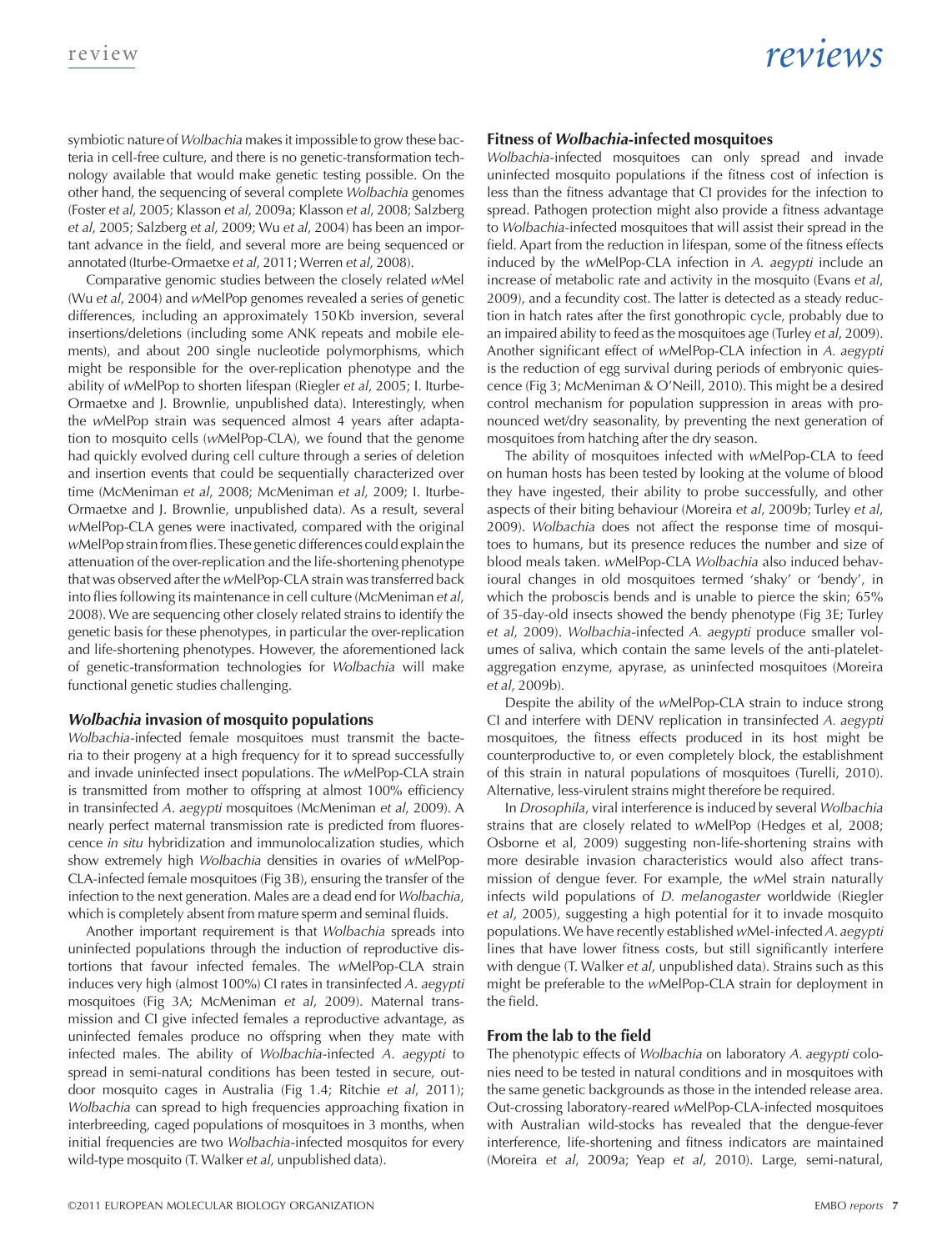purpose-built cages are being used to determine the ability of *Wolbachia* strains to invade uninfected mosquito populations.

A trial release of *Wolbachia*-infected *A. aegypti* is taking place in two localities in north Queensland, Australia, during the 2011 wet season, with regulatory approval from the Australian government and strong support from the community (Fig 1; McNaughton *et al*, 2010). Risk assessments have concluded that there is a negligible risk of the release of *Wolbachia*-infected *A. aegypti* resulting in more harm than that caused by naturally occurring *A. aegypti* over a 30-year period (Murphy *et al*, 2010). We have also addressed several safety concerns about releasing *Wolbachia*-infected mosquitoes into the field. There is no evidence for the transfer of *Wolbachia* to humans by mosquito bites (Popovici *et al*, 2010). Lateral transfer of *Wolbachia* to non-target species is unlikely as *Wolbachia* are maternally transmitted, and horizontal transfer has only been reported on rare occasions (Heath *et al*, 1999; Huigens *et al*, 2004). There is also no evidence of *Wolbachia* transfer to mosquito predators such as spiders and geckos (Popovici *et al*, 2010). There is potential for horizontal transfer of *Wolbachia* DNA into mosquito genomes (Fenn *et al*, 2006; Hotopp *et al*, 2007; Klasson *et al*, 2009a; Kondo *et al*, 2002; McNulty *et al*, 2010; Nikoh *et al*, 2008; Woolfit *et al*, 2009), but such cases take place over evolutionary timescales and are extremely rare. Furthermore, the consequences of such transfer are unlikely to increase the risk of adverse events associated with the open release of *Wolbachia*-infected mosquitoes.

### **Future perspectives**

The ability of some *Wolbachia* strains to reduce the lifespan of *A. aegypti*, invade mosquito populations through the induction of CI and, in particular, interfere with the replication of a variety of pathogens, has placed this bacterium at the frontline of new approaches targeting mosquito-borne diseases in an environmentally friendly manner. The release of *Wolbachia*-infected, dengue-refractory mosquitoes in Australia in 2011 will create the basis for the implementation of this strategy in Vietnam, Thailand and possibly other countries in which the magnitude of dengue fever is higher and the ecology and breeding habits of mosquitoes—particularly in large urban areas—make control challenging. This *Wolbachia*-based, biocontrol approach could be applied to invasive mosquito species, such as *A. albopictus,* which has recently become a secondary dengue fever vector in Asia and has rapidly spread in the USA and large parts of Europe and Africa (Knudsen *et al*, 1996; Lambrechts *et al*, 2010). *A. albopictus* is also a vector for CHIKV in these countries (Bonilauri *et al*, 2008; Pages *et al*, 2009).

One main goal for the *Wolbachia*-based biocontrol approach to mosquito-borne-disease control is to transfer *Wolbachia* into anopheline mosquitoes, the most-common vectors of human malaria. The ability to maintain *Wolbachia* in *Anopheles* cell lines (McMeniman *et al*, 2008; Rasgon *et al*, 2006a; Rasgon *et al*, 2006b) and the successful establishment of transient somatic *w*MelPop infections in *Anopheles* mosquitoes (Jin *et al*, 2009; Kambris *et al*, 2010)—which inhibit *Plasmodium* development by activating the mosquito immune response (Kambris *et al*, 2010)—are promising advances that suggest stable transinfection might be possible.

A full list of *Wolbachia* literature and resources can be found at the *Wolbachia* website [\(http://www.wolbachia.sols.uq.edu.](http://www.wolbachia.sols.uq.edu.au) [au\)](http://www.wolbachia.sols.uq.edu.au) and information about the field release of *Wolbachia*-infected mosquitoes for dengue fever control can be found at ([http://www.](http://www.eliminatedengue.com) [eliminatedengue.com\)](http://www.eliminatedengue.com).

#### Acknowledgments

We thank L. Moreira for helpful and constructive comments on the manuscript. This work was supported by grants from the Foundation for the National Institutes of Health through the Grand Challenges in Global Health Initiative of the Bill & Melinda Gates Foundation, the National Health and Medical Research Council of Australia, the Australian Research Council and the National and International Research Alliances programme of the Queensland state government.

#### Conflict of Interest

The authors declare that they have no conflict of interest.

#### **REFERENCES**

- Adams B, Kapan DD (2009) Man bites mosquito: understanding the contribution of human movement to vector-borne disease dynamics. *PLoS ONE* **4:** e6763
- Al-Khodor S, Price CT, Kalia A, Abu Kwaik Y (2010) Functional diversity of ankyrin repeats in microbial proteins. *Trends Microbiol* **18:** 132–139
- Aleksandrov ID, Aleksandrova MV, Goriacheva II, Roshchina NV, Shaikevich EV, Zakharov IA (2007) Removing endosymbiotic *Wolbachia* specifically decreases lifespan of females and competitiveness in a laboratory strain of *Drosophila melanogaster*. *Genetika* **43:** 1372–1378
- Bian G, Xu Y, Lu P, Xie Y, Xi Z (2010) The endosymbiotic bacterium *Wolbachia* induces resistance to dengue virus in *Aedes aegypti*. *PLoS Pathog* **6:** e1000833
- Blandin S, Shiao SH, Moita LF, Janse CJ, Waters AP, Kafatos FC, Levashina EA (2004) Complement-like protein TEP1 is a determinant of vectorial capacity in the malaria vector *Anopheles gambiae*. *Cell* **116:** 661–670
- Blanford S, Chan BH, Jenkins N, Sim D, Turner RJ, Read AF, Thomas MB (2005) Fungal pathogen reduces potential for malaria transmission. *Science* **308:** 1638–1641
- Bonilauri P *et al* (2008) Chikungunya virus in *Aedes albopictus*, Italy. *Emerg Infect Dis* **14:** 852–854
- Bordenstein SR, Marshall ML, Fry AJ, Kim U, Wernegreen JJ (2006) The tripartite associations between bacteriophage, *Wolbachia*, and arthropods. *PLoS Pathogens* **2:** e43
- Bordenstein SR, Wernegreen JJ (2004) Bacteriophage flux in endosymbionts (*wolbachia*): infection frequency, lateral transfer, and recombination rates. *Mol Biol Evol* **21:** 1981–1991
- Bork P (1993) Hundreds of ankyrin-like repeats in functionally diverse proteins: mobile modules that cross phyla horizontally? *Proteins* **17:** 363–374
- Bourtzis K, Pettigrew MM, O'Neill SL (2000) *Wolbachia* neither induces nor suppresses transcripts encoding antimicrobial peptides. *Insect Mol Biol* **9:** 635–639
- Brownlie JC, Cass BN, Riegler M, Witsenburg JJ, Iturbe-Ormaetxe I, McGraw EA, O'Neill SL (2009) Evidence for metabolic provisioning by a common invertebrate endosymbiont, *Wolbachia pipientis*, during periods of nutritional stress. *PLoS Pathog* **5:** e1000368
- Brownstein JS, Hett E, O'Neill SL (2003) The potential of virulent *Wolbachia* to modulate disease transmission by insects. *J Invertebr Pathol* **84:** 24–29
- Calvitti M, Moretti R, Lampazzi E, Bellini R, Dobson SL (2010) Characterization of a new *Aedes albopictus* (Diptera: Culicidae)-*Wolbachia pipientis* (Rickettsiales: *Rickettsiaceae*) symbiotic association generated by artificial transfer of the *w*Pip strain from *Culex pipiens* (Diptera: *Culicidae*). *J Med Entomol* **47:** 179–187
- Carton Y, Nappi AJ (1997) *Drosophila* cellular immunity against parasitoids. *Parasitol Today* **13:** 218–227
- Caturegli P, Asanovich KM, Walls JJ, Bakken JS, Madigan JE, Popov VL, Dumler JS (2000) ankA: an *Ehrlichia phagocytophila* group gene encoding a cytoplasmic protein antigen with ankyrin repeats. *Infect Immun* **68:** 5277–5283
- Chen LH, Wilson ME (2010) Dengue and chikungunya infections in travelers. *Curr Opin Infect Dis* **23:** 438–444
- Cook PE, McMeniman CJ, O'Neill SL (2008) Modifying insect population age structure to control vector-borne disease. *Adv Exp Med Biol* **627:** 126–140
- Curtis CF, Adak T (1974) Population replacement in *Culex fatigens* by means of cytoplasmic incompatibility. Laboratory experiments with non-overlapping generations. *Bull World Health Organ* **51:** 249–255
- Darbro JM, Thomas MB (2009) Spore persistence and likelihood of aeroallergenicity of entomopathogenic fungi used for mosquito control. *Am J Trop Med Hyg* **80:** 992–997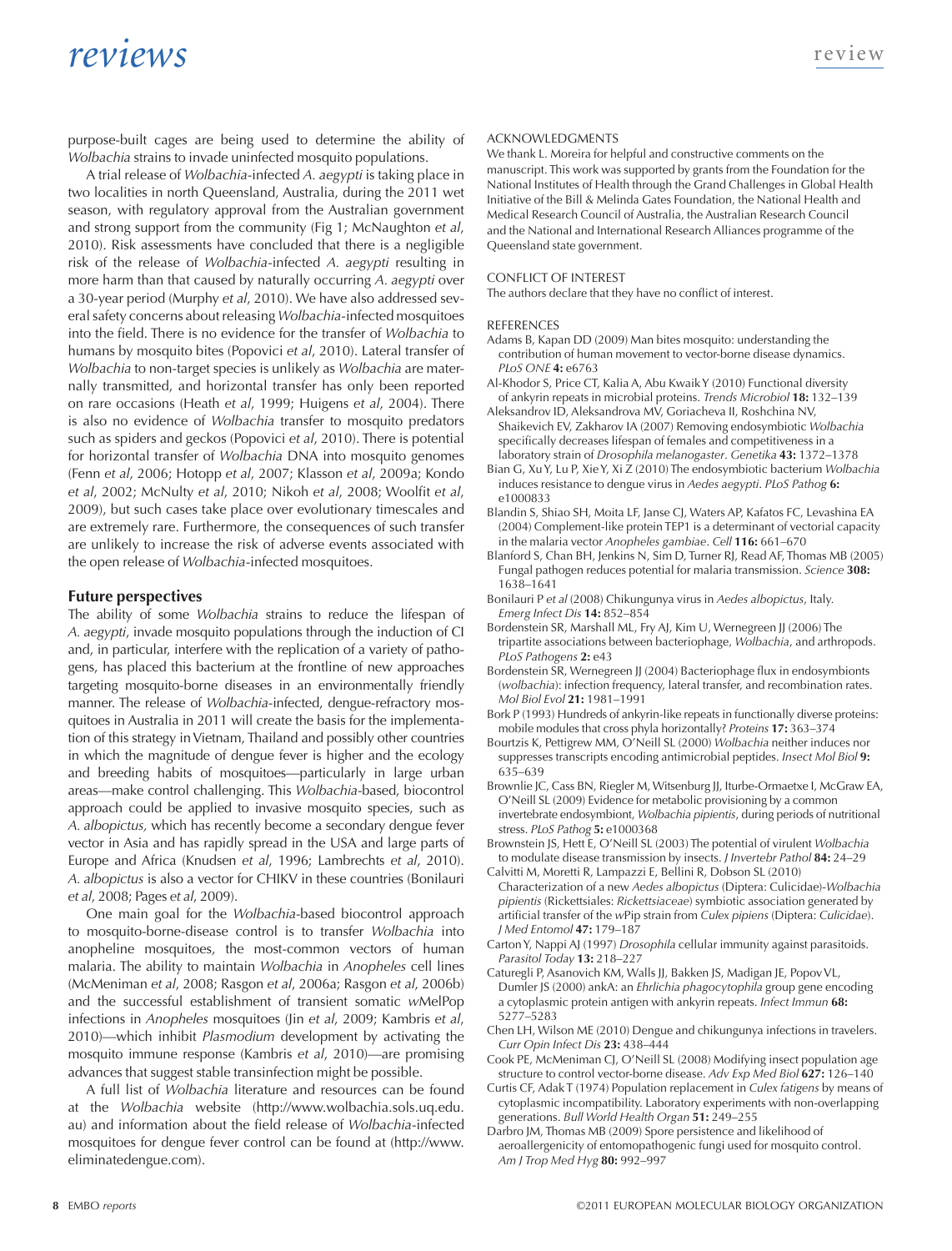- Dedeine F, Vavre F, Fleury F, Loppin B, Hochberg ME, Bouletreau M (2001) Removing symbiotic *Wolbachia* bacteria specifically inhibits oogenesis in a parasitic wasp. *Proc Natl Acad Sci USA* **98:** 6247–6252
- Dobson SL, Bourtzis K, Braig HR, Jones BF, Zhou W, Rousset F, O'Neill SL (1999) *Wolbachia* infections are distributed throughout insect somatic and germ line tissues. *Insect Biochem Mol Biol* **29:** 153–160
- Duron O, Bernard C, Unal S, Berthomieu A, Berticat C, Weill M (2006) Tracking factors modulating cytoplasmic incompatibilities in the mosquito *Culex pipiens*. *Mol Ecol* **15:** 3061–3071
- Duron O, Boureux A, Echaubard P, Berthomieu A, Berticat C, Fort P, Weill M (2007) Variability and expression of ankyrin domain genes in *Wolbachia* variants infecting the mosquito *Culex pipiens*. *J Bacteriol* **189:** 4442–4448
- Evans O, Caragata EP, McMeniman CJ, Woolfit M, Green DC, Williams CR, Franklin CE, O'Neill SL, McGraw EA (2009) Increased locomotor activity and metabolism of *Aedes aegypti* infected with a life-shortening strain of *Wolbachia pipientis*. *J Exp Biol* **212:** 1436–1441
- Fenn K, Conlon C, Jones M, Quail MA, Holroyd NE, Parkhill J, Blaxter M (2006) Phylogenetic relationships of the *Wolbachia* of nematodes and arthropods. *PLoS Pathog* **2:** e94
- Foster J *et al* (2005) The *Wolbachia* genome of *Brugia malayi*: endosymbiont evolution within a human pathogenic nematode. *PLoS Biol* **3:** e121
- Frentiu FD, Robinson J, Young PR, McGraw EA, O'Neill SL (2010) *Wolbachia*-mediated resistance to dengue virus infection and death at the cellular level. *PLoS ONE* **5:** e13398
- Gavotte L, Henri H, Stouthamer R, Charif D, Charlat S, Bouletreau M, Vavre F (2007) A survey of the bacteriophage WO in the endosymbiotic bacteria *Wolbachia*. *Mol Biol Evol* **24:** 427–435
- Gavotte L, Vavre F, Henri H, Ravallec M, Stouthamer R, Bouletreau M (2004) Diversity, distribution and specificity of WO phage infection in *Wolbachia* of four insect species. *Insect Mol Biol* **13:** 147–153
- Glaser RL, Meola MA (2010) The native *Wolbachia* endosymbionts of *Drosophila melanogaster* and *Culex quinquefasciatus* increase host resistance to West Nile virus infection. *PLoS ONE* **5:** e11977
- Gould EA, Solomon T (2008) Pathogenic flaviviruses. *Lancet* **371:** 500–509 Gubler DJ (2002) Epidemic dengue/dengue hemorrhagic fever as a public health, social and economic problem in the 21st century. *Trends Microbiol* **10:** 100–103
- Guzman MG, Kouri G (2002) Dengue: an update. *Lancet Infect Dis* **2:** 33–42 Heath BD, Butcher RDJ, Whitfield WGF, Hubbard SF (1999) Horizontal
- transfer of *Wolbachia* between phylogenetically distant insect species by a naturally occurring mechanism. *Curr Biology* **9:** 313–316
- Heaton NS, Perera R, Berger KL, Khadka S, Lacount DJ, Kuhn RJ, Randall G (2010) Dengue virus nonstructural protein 3 redistributes fatty acid synthase to sites of viral replication and increases cellular fatty acid synthesis. *Proc Natl Acad Sci USA* **107:** 17345–17350
- Heaton NS, Randall G (2010) Dengue virus-induced autophagy regulates lipid metabolism. *Cell Host Microbe* **8:** 422–432
- Hedges LM, Brownlie JC, O'Neill SL, Johnson KN (2008) *Wolbachia* and virus protection in insects. *Science* **322:** 702
- Hertig M, Wolbach SB (1924) Studies of *Rickettsia*-like microorganisms in insects. *J Med Res* **44:** 329–374
- Hilgenboecker K, Hammerstein P, Schlattmann P, Telschow A, Werren JH (2008) How many species are infected with *Wolbachia*?—A statistical analysis of current data. *FEMS Microbiol Lett* **281:** 215–220
- Hosokawa T, Koga R, Kikuchi Y, Meng XY, Fukatsu T (2010) *Wolbachia* as a bacteriocyte-associated nutritional mutualist. *Proc Natl Acad Sci USA* **107:** 769–774
- Hotopp JC *et al* (2007) Widespread lateral gene transfer from intracellular bacteria to multicellular eukaryotes. *Science* **317:** 1753–1756
- Huigens ME, de Almeida RP, Boons PA, Luck RF, Stouthamer R (2004) Natural interspecific and intraspecific horizontal transfer of parthenogenesis-inducing *Wolbachia* in *Trichogramma* wasps. *Proc Royal Soc Lond B Biol Sci* **271:** 509–515
- Ijdo JW, Carlson AC, Kennedy EL (2007) *Anaplasma phagocytophilum* AnkA is tyrosine-phosphorylated at EPIYA motifs and recruits SHP-1 during early infection. *Cell Microbiol* **9:** 1284–1296
- Iturbe-Ormaetxe I, Burke GR, Riegler M, O'Neill SL (2005) Distribution, expression, and motif variability of ankyrin domain genes in *Wolbachia pipientis*. *J Bacteriol* **187:** 5136–5145
- Iturbe-Ormaetxe I, Woolfit M, Rances E, Duplouy A, O'Neill SL (2011) A simple protocol to obtain highly pure *Wolbachia* endosymbiont DNA for genome sequencing. *J Microbiol Methods* **84:** 134–136
- Jeffery JA, Thi Yen N, Nam VS, Nghia le T, Hoffmann AA, Kay BH, Ryan PA (2009) Characterizing the *Aedes aegypti* population in a Vietnamese village in preparation for a *Wolbachia*-based mosquito control strategy to eliminate dengue. *PLoS Negl Trop Dis* **3:** e552
- Jeyaprakash A, Hoy MA (2000) Long PCR improves *Wolbachia* DNA amplification: wsp sequences found in 76% of sixty-three arthropod species. *Insect Molec Biol* **9:** 393–405
- Jin C, Ren X, Rasgon JL (2009) The virulent *Wolbachia* strain *w*MelPop efficiently establishes somatic infections in the malaria vector *Anopheles gambiae*. *Appl Environ Microbiol* **75:** 3373–3376
- Kambris Z, Blagborough AM, Pinto SB, Blagrove MS, Godfray HC, Sinden RE, Sinkins SP (2010) *Wolbachia* stimulates immune gene expression and inhibits plasmodium development in *Anopheles gambiae*. *PLoS Pathog* **6:** e1001143
- Kambris Z, Cook PE, Phuc HK, Sinkins SP (2009) Immune activation by lifeshortening *Wolbachia* and reduced filarial competence in mosquitoes. *Science* **326:** 134–136
- Kay B, Vu SN (2005) New strategy against *Aedes aegypti* in Vietnam. *Lancet* **365:** 613–617
- Kent BN, Bordenstein SR (2010) Phage WO of *Wolbachia*: lambda of the endosymbiont world. *Trends Microbiol* **18:** 173–181
- Kittayapong P, Baisley KJ, Baimai V, O'Neill SL (2000) Distribution and diversity of *Wolbachia* infections in Southeast Asian mosquitoes (Diptera: Culicidae). *J Med Entomol* **37:** 340–345
- Klasson L *et al* (2008) Genome evolution of *Wolbachia* strain *w*Pip from the *Culex pipiens* group. *Mol Biol Evol* **25:** 1877–1887
- Klasson L, Kambris Z, Cook PE, Walker T, Sinkins SP (2009a) Horizontal gene transfer between *Wolbachia* and the mosquito *Aedes aegypti*. *BMC Genomics* **10:** 33
- Klasson L *et al* (2009b) The mosaic genome structure of the *Wolbachia w*Ri strain infecting *Drosophila simulans*. *Proc Natl Acad Sci USA* **106:** 5725–5730
- Knudsen AB, Romi R, Majori G (1996) Occurrence and spread in Italy of *Aedes albopictus*, with implications for its introduction into other parts of Europe. *J Am Mosq Control Assoc* **12:** 177–183
- Kokoza V, Ahmed A, Woon Shin S, Okafor N, Zou Z, Raikhel AS (2010) Blocking of *Plasmodium* transmission by cooperative action of Cecropin A and Defensin A in transgenic *Aedes aegypti* mosquitoes. *Proc Natl Acad Sci USA* **107:** 8111–8116
- Kondo N, Nikoh N, Ijichi N, Shimada M, Fukatsu T (2002) Genome fragment of *Wolbachia* endosymbiont transferred to X chromosome of host insect. *Proc Natl Acad Sci USA* **99:** 14280–14285
- Kyle JL, Harris E (2008) Global spread and persistence of dengue. *Annu Rev Microbiol* **62:** 71–92
- Lambrechts L, Scott TW, Gubler DJ (2010) Consequences of the expanding global distribution of *Aedes albopictus* for dengue virus transmission. *PLoS Negl Trop Dis* **4:** e646
- Landmann F, Orsi GA, Loppin B, Sullivan W (2009) *Wolbachia*-mediated cytoplasmic incompatibility is associated with impaired histone deposition in the male pronucleus. *PLoS Pathog* **5:** e1000343
- Laven H (1967) Eradication of *Culex pipiens* fatigans through cytoplasmic incompatibility. *Nature* **216:** 383–384
- McGraw EA, Merritt DJ, Droller JN, O'Neill SL (2002) *Wolbachia* density and virulence attenuation after transfer into a novel host. *Proc Natl Acad Sci USA* **99:** 2918–2923
- McMeniman CJ, Hughes GL, O'Neill SL (2011) A *Wolbachia* symbiont in *Aedes aegypti* disrupts mosquito egg development to a greater extent when mosquitoes feed on nonhuman versus human blood. *J Med Entomol* **48:** 76–84
- McMeniman CJ, Lane AM, Fong AW, Voronin DA, Iturbe-Ormaetxe I, Yamada R, McGraw EA, O'Neill SL (2008) Host adaptation of a *Wolbachia* strain after long-term serial passage in mosquito cell lines. *Appl Environ Microbiol* **74:** 6963–6969
- McMeniman CJ, Lane RV, Cass BN, Fong AW, Sidhu M, Wang YF, O'Neill SL (2009) Stable introduction of a life-shortening *Wolbachia* infection into the mosquito *Aedes aegypti*. *Science* **323:** 141–144
- McMeniman CJ, O'Neill SL (2010) A virulent *Wolbachia* infection decreases the viability of the dengue vector *Aedes aegypti* during periods of embryonic quiescence. *PLoS Negl Trop Dis* **4:** e748
- McNaughton D, Clough A, Johnson P, Ritchie S, O'Neill S (2010) Beyond the 'back yard': Lay knowledge about *Aedes aegypti* in northern Australia and its implications for policy and practice. *Acta Trop* **116:** 74–80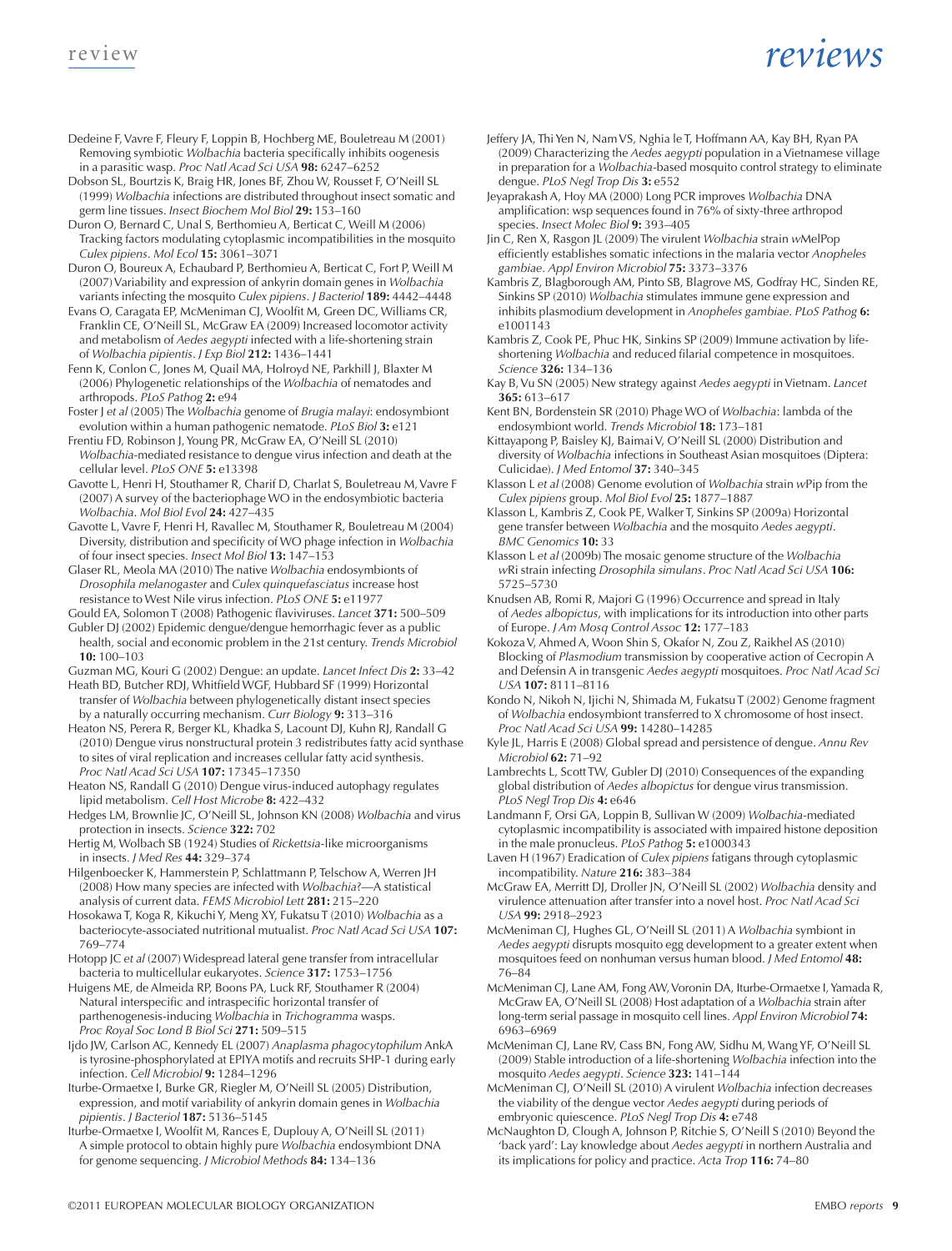- McNulty SN *et al* (2010) Endosymbiont DNA in endobacteria-free filarial nematodes indicates ancient horizontal genetic transfer. *PLoS ONE* **5:** e11029
- Michaely P, Bennett V (1992) The ANK repeat: a ubiquitous motif involved in macromolecular recognition. *Trends Cell Biol* **2:** 127–129
- Min KT, Benzer S (1997) *Wolbachia*, normally a symbiont of *Drosophila*, can be virulent, causing degeneration and early death. *Proc Natl Acad Sci USA* **94:** 10792–10796
- Moreira LA *et al* (2009a) A *Wolbachia* symbiont in *Aedes aegypti* limits infection with dengue, Chikungunya, and *Plasmodium*. *Cell* **139:** 1268–1278
- Moreira LA, Saig E, Turley AP, Ribeiro JM, O'Neill SL, McGraw EA (2009b) Human probing behavior of *Aedes aegypti* when infected with a lifeshortening strain of *Wolbachia*. *PLoS Negl Trop Dis* **3:** e568
- Morrison AC, Zielinski-Gutierrez E, Scott TW, Rosenberg R (2008) Defining challenges and proposing solutions for control of the virus vector *Aedes aegypti*. *PLoS Med* **5:** e68
- Murphy B, Jansen C, Murray J, De Barro PJ. (2010) *Risk Analysis on the Australian Release of Aedes aegypti (L.) (Diptera: Culicidae) Containing Wolbachia*. CSIRO
- Nikoh N, Tanaka K, Shibata F, Kondo N, Hizume M, Shimada M, Fukatsu T (2008) *Wolbachia* genome integrated in an insect chromosome: evolution and fate of laterally transferred endosymbiont genes. *Genome Res* **18:** 272–280
- Osborne SE, Leong YS, O'Neill SL, Johnson KN (2009) Variation in antiviral protection mediated by different *Wolbachia* strains in *Drosophila simulans*. *PLoS Pathog* **5:** e1000656
- Pages F, Peyrefitte CN, Mve MT, Jarjaval F, Brisse S, Iteman I, Gravier P, Tolou H, Nkoghe D, Grandadam M (2009) *Aedes albopictus* mosquito: the main vector of the 2007 Chikungunya outbreak in Gabon. *PLoS ONE* **4:** e4691
- Panteleev D, Goriacheva II, Andrianov BV, Reznik NL, Lazebnyi OE, Kulikov AM (2007) The endosymbiotic bacterium *Wolbachia* enhances the nonspecific resistance to insect pathogens and alters behavior of *Drosophila melanogaster*. *Genetika* **43:** 1277–1280
- Park J, Kim KJ, Choi KS, Grab DJ, Dumler JS (2004) *Anaplasma phagocytophilum* AnkA binds to granulocyte DNA and nuclear proteins. *Cell Microbiol* **6:** 743–751
- Popovici J, Moreira LA, Poinsignon A, Iturbe-Ormaetxe I, McNaughton D, O'Neill SL (2010) Assessing key safety concerns of a *Wolbachia*-based strategy to control dengue transmission by *Aedes* mosquitoes. *Mem Inst Oswaldo Cruz* **105:** 957–964
- Povelones M, Waterhouse RM, Kafatos FC, Christophides GK (2009) Leucinerich repeat protein complex activates mosquito complement in defense against *Plasmodium* parasites. *Science* **324:** 258–261
- Rasgon JL, Gamston CE, Ren X (2006a) Survival of *Wolbachia* pipientis in cell-free medium. *Appl Environ Microbiol* **72:** 6934–6937
- Rasgon JL, Ren X, Petridis M (2006b) Can *Anopheles gambiae* be infected with *Wolbachia pipientis*? Insights from an *in vitro* system. *Appl Environ Microbiol* **72:** 7718–7722
- Rasgon JL, Styer LM, Scott TW (2003) *Wolbachia*-induced mortality as a mechanism to modulate pathogen transmission by vector arthropods. *J Med Entomol* **40:** 125–132
- Read AF, Thomas MB (2009) Microbiology. Mosquitoes cut short. *Science* **323:** 51–52
- Ricci I, Cancrini G, Gabrielli S, D'Amelio S, Favi G (2002) Searching for *Wolbachia* (Rickettsiales: *Rickettsiceae*) in mosquitoes (Diptera: *Culicidae*): large polymerase chain reaction survey and new identifications. *J Med Entomol* **39:** 562–567
- Riegler M, Sidhu M, Miller WJ, O'Neill SL (2005) Evidence for a global *Wolbachia* replacement in *Drosophila melanogaster*. *Curr Biology* **15:** 1428–1433
- Rikihisa Y, Lin M (2010) *Anaplasma phagocytophilum* and *Ehrlichia chaffeensis* type IV secretion and Ank proteins. *Curr Opin Microbiol* **13:** 59–66
- Ritchie SA, Johnson PH, Freeman AJ, Odell RG, Graham N, Dejong PA, Standfield GW, Sale RW, O'Neill SL (2011) A secure semi-field system for the study of *Aedes aegypti*. *PLoS Negl Trop Dis* **5:** e988
- Ruang-Areerate T, Kittayapong P (2006) *Wolbachia* transinfection in *Aedes aegypti*: a potential gene driver of dengue vectors. *Proc Natl Acad Sci USA*  **103:** 12534–12539
- Salazar MI, Richardson JH, Sanchez-Vargas I, Olson KE, Beaty BJ (2007) Dengue virus type 2: replication and tropisms in orally infected *Aedes aegypti* mosquitoes. *BMC Microbiol* **7:** 9
- Salzberg SL, Hotopp JC, Delcher AL, Pop M, Smith DR, Eisen MB, Nelson WC (2005) Serendipitous discovery of *Wolbachia* genomes in multiple *Drosophila* species. *Genome Biol* **6:** R23
- Salzberg SL, Puiu D, Sommer DD, Nene V, Lee NH (2009) Genome sequence of the *Wolbachia* endosymbiont of *Culex quinquefasciatus* JHB. *J Bacteriol* **191:** 1725
- Sedgwick SG, Smerdon SJ (1999) The ankyrin repeat: a diversity of interactions on a common structural framework. *Trends Biochem Sci* **24:** 311–316
- Serbus LR, Casper-Lindley C, Landmann F, Sullivan W (2008) The genetics and cell biology of *Wolbachia*-host interactions. *Annu Rev Genet* **42:** 683–707
- Sinkins SP, Braig HR, O'Neill SL (1995) *Wolbachia pipientis*: bacterial density and unidirectional cytoplasmic incompatibility between infected populations of *Aedes albopictus*. *Exp Parasitol* **81:** 284–291
- Sinkins SP, O'Neill SL (2000) *Wolbachia as a Vehicle to Modify Insect Populations.* Boca Raton, FL, USA: CRC Press
- Sinkins SP, Walker T, Lynd AR, Steven AR, Makepeace BL, Godfray HC, Parkhill J (2005) *Wolbachia* variability and host effects on crossing type in *Culex* mosquitoes. *Nature* **436:** 257–260
- Stouthamer R, Breeuwer JA, Hurst GD (1999) *Wolbachia pipientis*: microbial manipulator of arthropod reproduction. *Annu Rev Microbiol* **53:** 71–102
- Suh E, Mercer DR, Fu Y, Dobson SL (2009) Pathogenicity of life-shortening *Wolbachia* in *Aedes albopictus* after transfer from *Drosophila melanogaster*. *Appl Environ Microbiol* **75:** 7783–7788
- Teixeira L, Ferreira A, Ashburner M (2008) The bacterial symbiont *Wolbachia* induces resistance to RNA viral infections in *Drosophila melanogaster*. *PLoS Biol* **6:** e2
- Theopold U, Schmidt O, Soderhall K, Dushay MS (2004) Coagulation in arthropods: defence, wound closure and healing. *Trends Immunol* **25:** 289–294
- Thomas MB, Read AF (2007) Can fungal biopesticides control malaria? *Nat Rev Microbiol* **5:** 377–383
- Thomas P, Kenny N, Eyles D, Moreira LA, O'Neill SL, Asgari S (2010) Infection with the *w*Mel and *w*MelPop strains of *Wolbachia* leads to higher levels of melanization in the hemolymph of *Drosophila melanogaster*, *Drosophila simulans* and *Aedes aegypti*. *Dev Comp Immunol* **35:** 360–365
- Tram U, Ferree PM, Sullivan W (2003) Identification of *Wolbachia*–host interacting factors through cytological analysis. *Microbes Infect* **5:** 999–1011
- Tram U, Sullivan W (2002) Role of delayed nuclear envelope breakdown and mitosis in *Wolbachia*-induced cytoplasmic incompatibility. *Science* **296:** 1124–1126
- Tsai KH, Huang CG, Wu WJ, Chuang CK, Lin CC, Chen WJ (2006) Parallel infection of Japanese encephalitis virus and *Wolbachia* within cells of mosquito salivary glands. *J Med Entomol* **43:** 752–756
- Turelli M (2010) Cytoplasmic incompatibility in populations with overlapping generations. *Evolution* **64:** 232–241
- Turley AP, Moreira LA, O'Neill SL, McGraw EA (2009) *Wolbachia* infection reduces blood-feeding success in the dengue fever mosquito, *Aedes aegypti*. *PLoS Negl Trop Dis* **3:** e516
- Walker T, Klasson L, Sebaihia M, Sanders MJ, Thomson NR, Parkhill J, Sinkins SP (2007) Ankyrin repeat domain-encoding genes in the *w*Pip strain of *Wolbachia* from the *Culex pipiens* group. *BMC Biol* **5:** 39
- Werren JH, Baldo L, Clark ME (2008) *Wolbachia*: master manipulators of invertebrate biology. *Nat Rev Microbiol* **6:** 741–751
- WHO (1998) *Test Procedures for Insecticide Resistance Monitoring in Malaria Vectors, Bio-Efficacy and Persistence of Insecticides on Treated Surfaces*. Report of the WHO Informal Consultation on WHO/HQ (document WHO/ CDS/CPC/MAL/98.12), 28–30 September. Geneva, Swizerland: World Health Organization
- WHO (2008) *World Malaria Report 2008.* World Malaria Report. Geneva, Swizerland: World Health Organization
- WHO (2009) Dengue and Dengue Hemorragic Fever. *Fact Sheet,* Vol 117. Geneva, Swizerland: World Health Organization
- Wilder-Smith A, Gubler DJ (2008) Geographic expansion of dengue: the impact of international travel. *Med Clin North Am* **92:** 1377–1390
- Wilder-Smith A, Ooi EE, Vasudevan SG, Gubler DJ (2010) Update on dengue: epidemiology, virus evolution, antiviral drugs, and vaccine development. *Curr Infect Dis Rep* **12:** 157–164
- Williams EH, Fields S, Saul Ii GB (1993) Transfer of incompatibility factors between stocks of *Nasonia* (=Mormoniella) *vitripennis*. *J Invertebr Pathol* **61:** 206–210